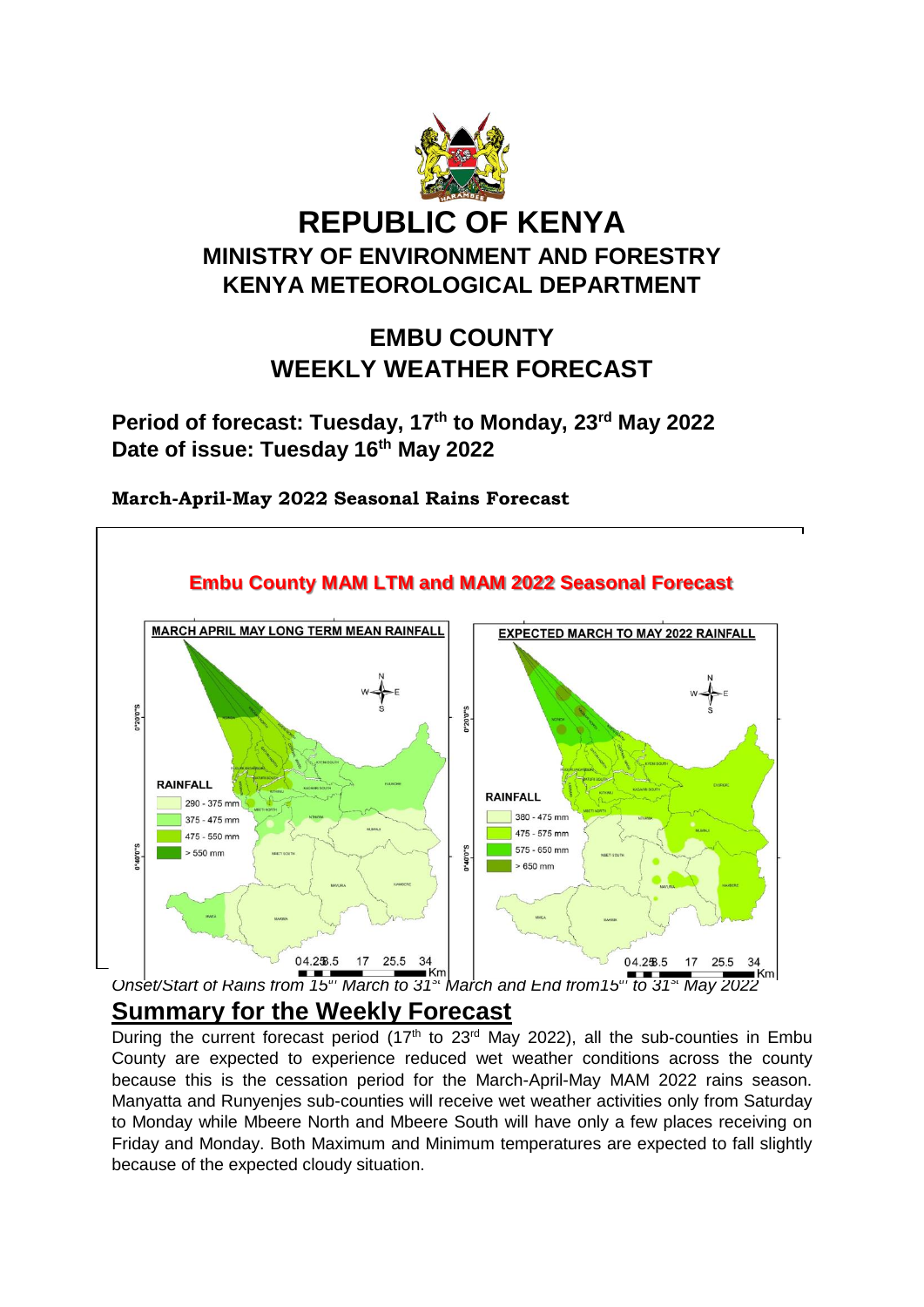|  |  | <b>Manyatta and Runyenjes Sub-Counties</b> |
|--|--|--------------------------------------------|
|--|--|--------------------------------------------|

|                               | <b>Tuesday</b>            | Wednesday              | <b>Thursday</b> | Friday                 | <b>Saturday</b>                               | <b>Sunday</b>        | <b>Monday</b>      |
|-------------------------------|---------------------------|------------------------|-----------------|------------------------|-----------------------------------------------|----------------------|--------------------|
| <b>Morning</b>                | Sunny<br><b>Intervals</b> | Cloudy                 | Sunny Intervals | <b>Sunny Intervals</b> | Sunny Intervals                               | Cloudy               | <b>Light Rains</b> |
| <b>Afternoon</b>              | Sunny<br>Intervals        | <b>Sunny Intervals</b> | Cloudy          | Cloudy                 | <b>Light Showers</b>                          | Light Showers        | Light Showers      |
| <b>Night</b>                  | <b>Partly Cloudy</b>      | <b>Light Showers</b>   | Cloudy          | <b>Light Showers</b>   | $\overline{44}$<br>Moderate<br><b>Showers</b> | <b>Light Showers</b> | Light Showers      |
| Rainfall<br>distribution      |                           |                        |                 |                        |                                               |                      |                    |
| <b>Maximum</b><br>temperature | $23^{\circ}$ C            | $26^{\circ}$ C         | <b>26C</b>      | $26^{\circ}$ C         | $26^{\circ}$ C                                | $26^{\circ}$ C       | $24^{\circ}$ C     |
| <b>Minimum</b><br>temperature | $15^{\circ}$ C            | $16^{\circ}$ C         | $15^{\circ}$ C  | $15^{\circ}$ C         | <b>17C</b>                                    | $17^{\circ}$ C       | $17^{\circ}$ C     |
| <b>Hazards</b>                |                           |                        |                 |                        |                                               |                      |                    |

#### **Key**

*Rainfall distribution symbols: inain is likely to fall in few places (less than 33%), inain is likely to fall in many places (33-67%),*  $\blacktriangledown$  *rain is likely to fall in most places (more than 67%)* 

| <b>Rainfall categories</b> |            |  |  |
|----------------------------|------------|--|--|
| Range                      | Category   |  |  |
| $<$ 5 mm                   | Light      |  |  |
| $5 - 20$ mm                | Moderate   |  |  |
| 20 - 50mm                  | Heavy      |  |  |
| >50mm                      | Very heavy |  |  |